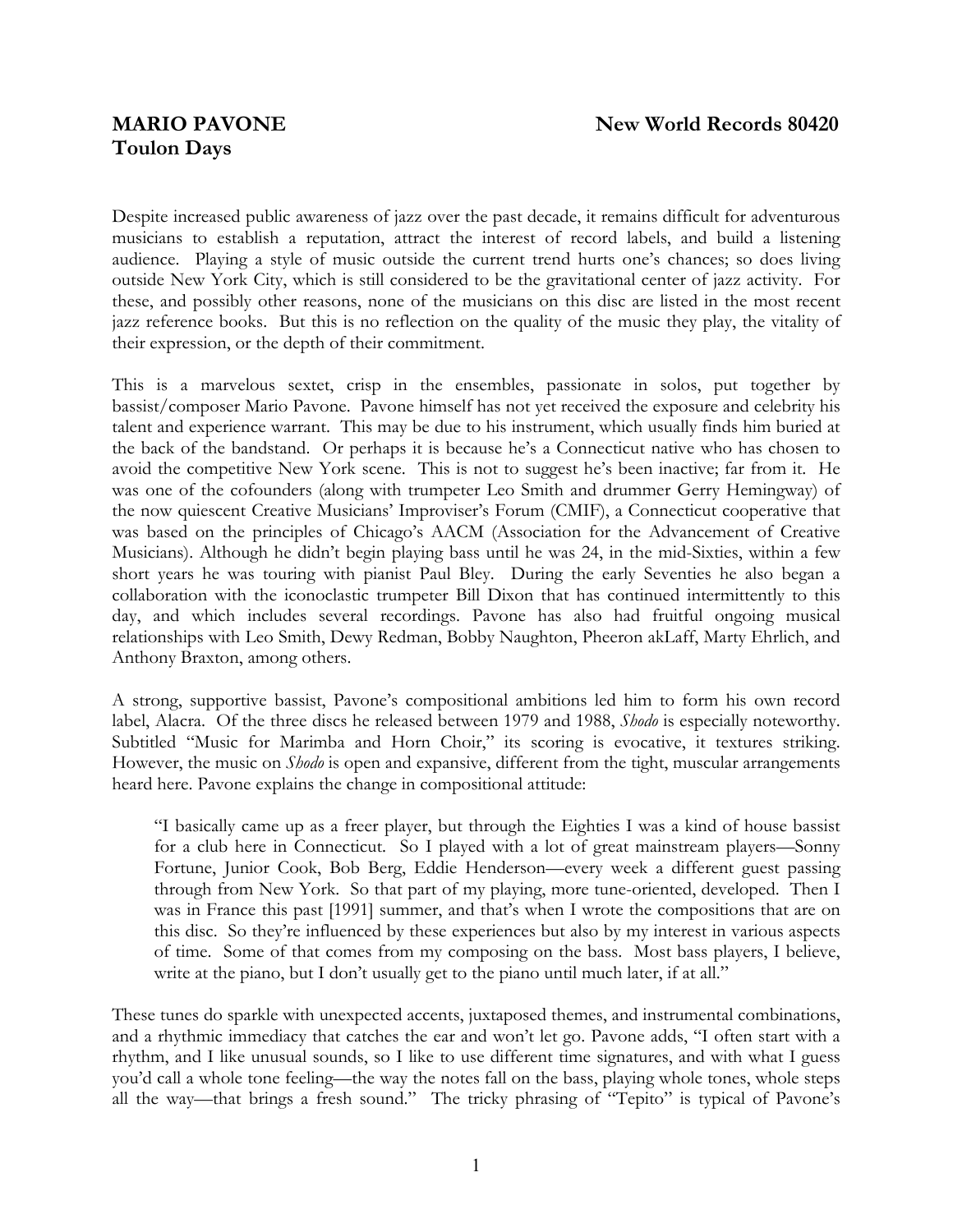approach, as is the hard-driving "Z Hopper," contrasting a convoluted melody with a simple, soulful beat. In addition, these tunes are full of rich voicings and felicitous details—the pairing of flutes on "Colin Mac," the counterpointed tenor and trombone solos on "Toulon," the contribution of Marty Ehrlich's wily clarinet on "Walking Man Mystery," the looser-by-design "Freedom Song," and "Old & New Dreams," an atmospheric tango with echoes of Carla Bley, aptly devoted to the heartfelt tenor of Joshua Redman (whose father, Dewey Redman, is a charter member of the quartet Old & New Dreams).

If anything, the nature of these attractive tunes falls somewhere between the poles of Pavone's two acknowledged compositional influences, Paul Bley and Anthony Braxton. The vibrancy of the writing inspires the musicians to vivid, incisive solos, which in turn energize the compositions. The musicians, too, are well chosen. Drummer Steve Johns and alto saxophonist Thomas Chapin comprise, with Pavone, the Thomas Chapin Trio, and the altoist performs here with real urgency and élan. Pianist Hotep Galeta, a longtime partner of Jackie McLean now teaching at the University of Capetown, South Africa, provides thrilling solos as well as the appropriately titled romp "Monk in Soweto." Trombonist Steve Davis, a member of Art Blakey's last group, brings Messenger-like stability to the front line, and the previously mentioned Joshua Redman makes an auspicious recording debut.

Such a match of material and musicianship makes for rewarding listening. —Art Lange

Art Lange *is a former editor of* Down Beat*, and writes about jazz and classical music for publications around the world.*

SELECTED DISCOGRAPHY As a leader: *Sharpeville*, Mario Pavone. Alacra 1012 *Shodo*, Mario Pavone. Alacra 1004 As a sideman: *Anima*, Thomas Chapin. Knitting Factory Works 121 *Third Force*, Thomas Chapin. Knitting Factory Works 103 *Son of Sisyphus*, Bill Dixon. Soul Note 121138 *Thoughts*, Bill Dixon. Soul Note 1111

I would like to thank all of the musicians associated with this project, and especially acknowledge Marty, Thomas, Hotep, and Peter McEachern for their invaluable assistance in putting the music together. I would also like to thank James Farber for great skill in committing the music to tape. —Mario Pavone

**This recording was made possible with grants from the Lila Wallace-Reader's Digest Fund. Additional funding was provided by the New York State Council on the Arts.**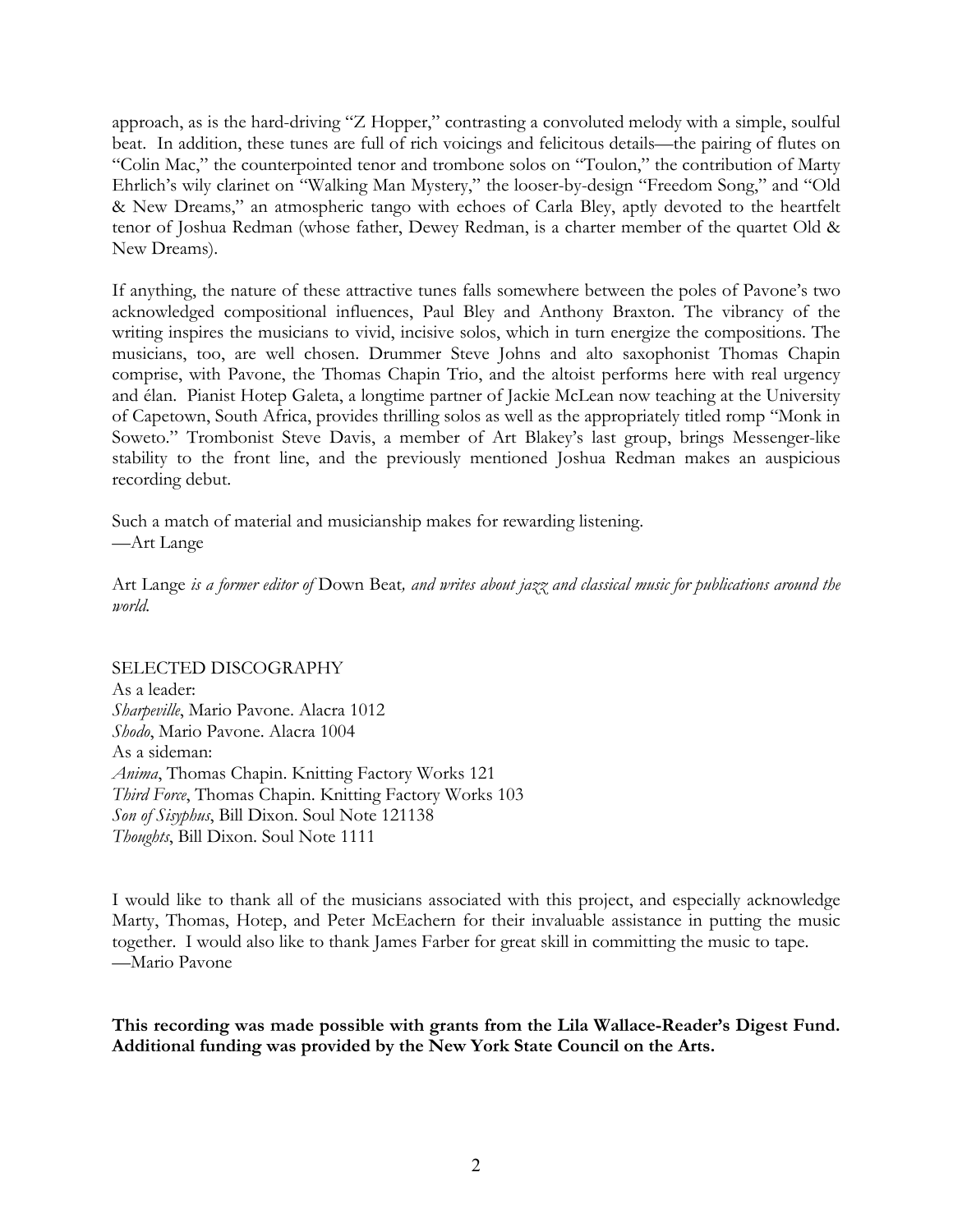FOR NEW WORLD RECORDS:

Herman E. Krawitz, President; Paul Marotta, Managing Director; Paul M. Tai, Director of Artists and Repertory; Lisa Kahlden, Director of Information Technology; Virginia Hayward, Administrative Associate; Mojisola Oké, Bookkeeper; Ben Schmich, Production Associate.

RECORDED ANTHOLOGY OF AMERICAN MUSIC, INC., BOARD OF TRUSTEES: David Hamilton, Treasurer; Milton Babbitt; Emanuel Gerard; Adolph Green; Rita Hauser; Herman E. Krawitz; Arthur Moorhead; Elizabeth Ostrow; Don Roberts; Patrick Smith; Frank Stanton.

Francis Goelet (1926-1998), Chairman

Also from New World: Earl Hines Plays Duke Ellington (NW 361/362) Jay McShann/*Going to Kansas City* (NW 358) Buddy Tate/*Texas Twister* (NW 352) Steve Kuhn/*Mostly Ballads* (NW 351) Roy Eldridge/*The Nifty Cat* (NW 349) Cecil Taylor/*3 Phasis* (NW 303) Cecil Taylor Unit (NW 201)

Also Available for New World/CounterCurrents:

Bob Nell/*Why I like Coffee* (80419)

The New York Composer's Orchestra/*First Program in Standard Time*: Music by Anthony Braxton, Robin Holcomb, Wayne Horovitz, Lenny Pickett, Bobby Previte, and Elliott Sharp (80418) Ned Rothenberg--Paul Dresher/*Opposites Attract* (80411) Tom Varner/*Long Night Big Day* (80410) Marty Ehrlich and the Dark Woods Ensemble/*Emergency Peace* (80409)

Butch Morris/*Dust to Dust* (80408)

Kamikaze Ground Crew/*The Scenic Route* (NW 400)

The Jazz Passengers/*Implement Yourself* (NW 398)

The New York Composer's Orchestra/Music by Marty Ehrlich, Robin Holcomb, Wayne Horvitz, and Doug Wieselman (NW 397)

## **MARIO PAVONE Toulon Days**

1. Tepito (4:50) 2. Old & New Dreams (for Dewey Redman) (6:12) 3. Monk in Soweto (6:53) 4. Walking Mystery Man (4:50) 5. Toulon (5:17) 6. Colin Mac (2:58) 7. Z Hopper (5:58) 8. Freedom Song (9:38)

Thomas Chapin, alto saxophone, flute; Joshua Redman, tenor saxophone; Steve Davis, trombone; Hotep Idris Galeta, piano; Mario Pavone, bass; Steve Johns: drums; Marty Ehrlich, clarinet, flute (on "Walking Mystery Man" and "Colin Mac")